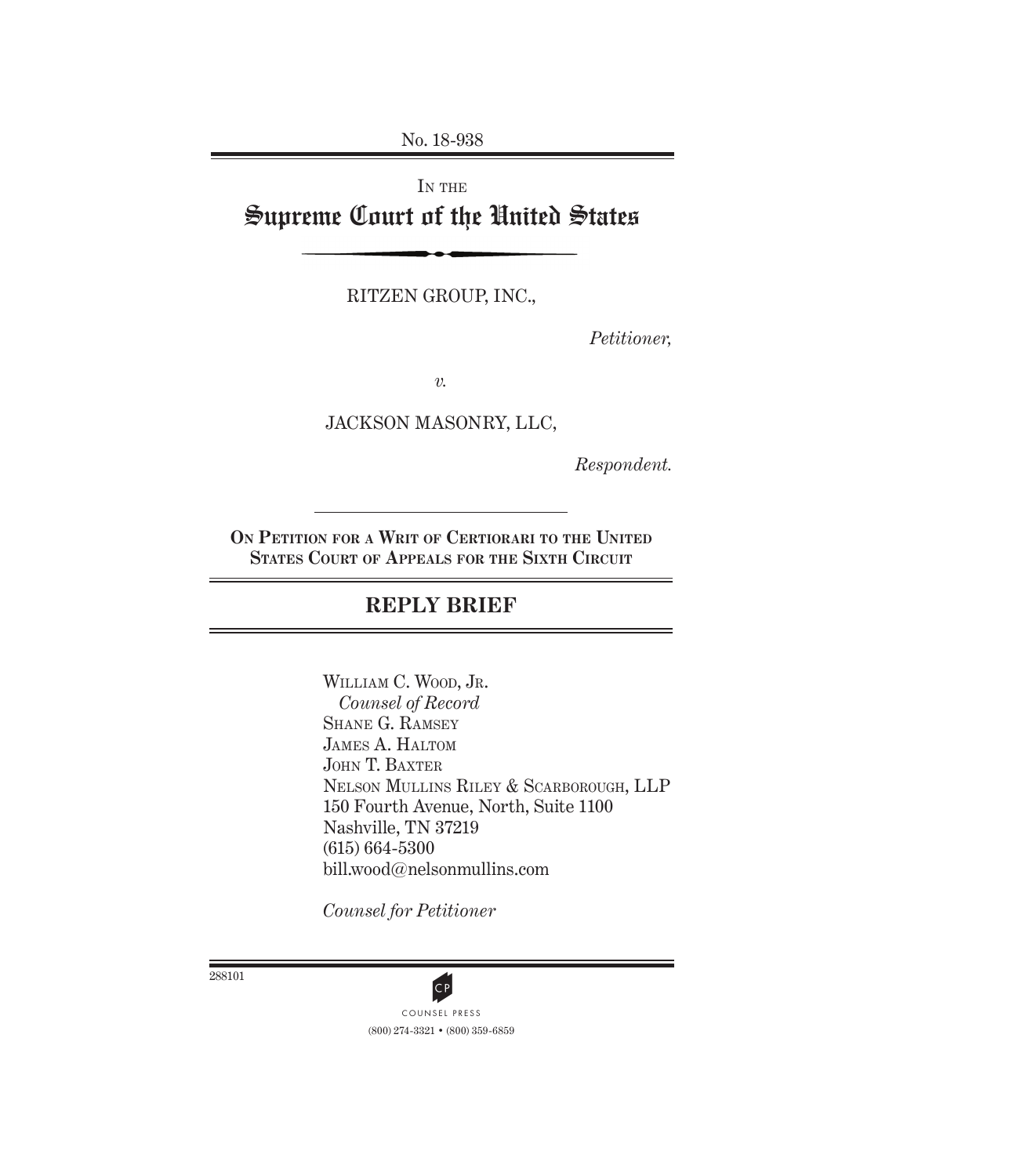#### **CORPORATE DISCLOSURE STATEMENT**

Petitioner Ritzen Group, Inc., has no parent corporation, and no publicly held company owns 10% or more interest in the company.

Upon information and belief, Jackson Masonry, LLC, is a limited liability company, has no parent corporation, and no publicly held company owns 10% or more interest in the company.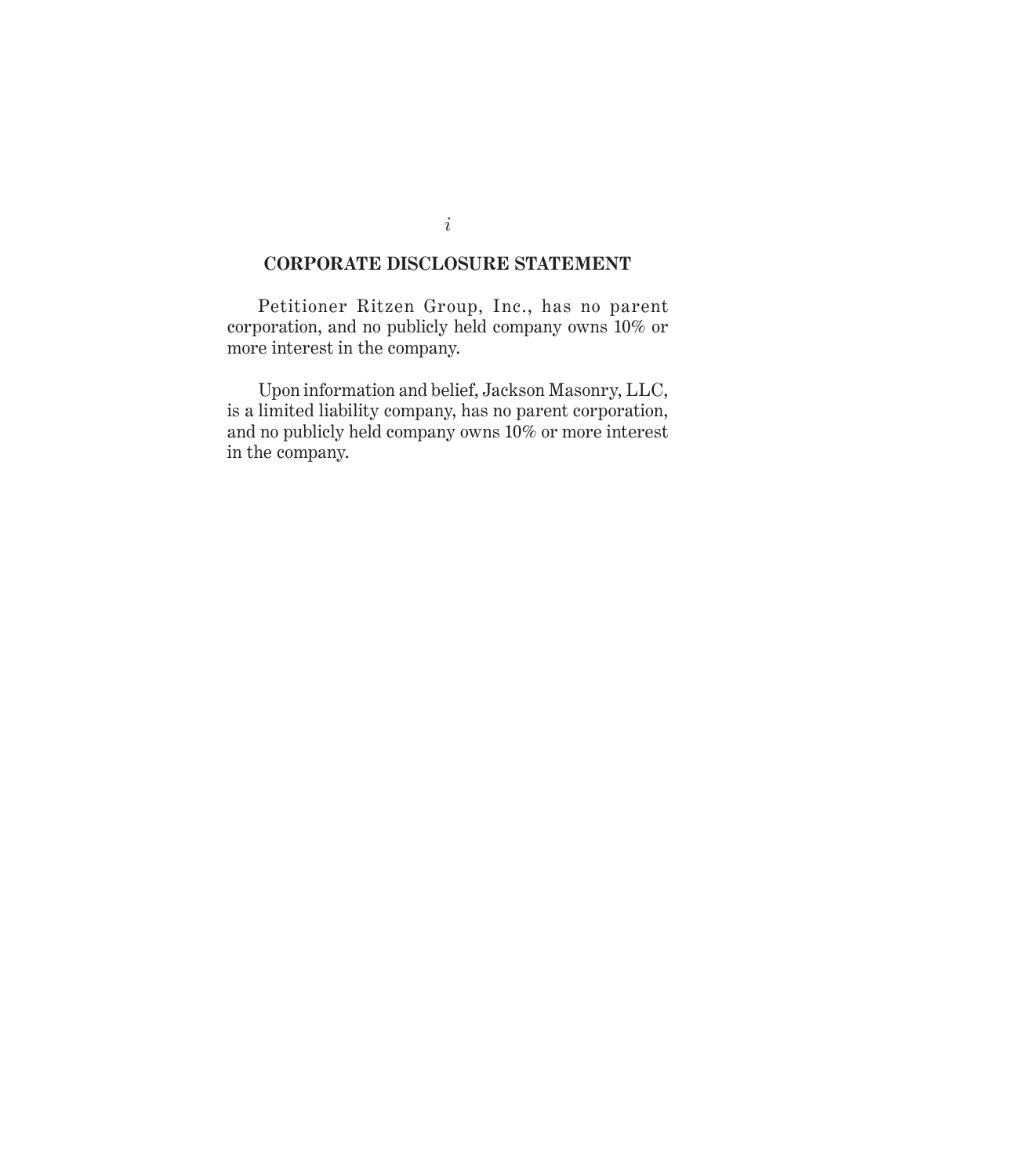### **TABLE OF CONTENTS**

| Page                            |
|---------------------------------|
| CORPORATE DISCLOSURE STATEMENT  |
|                                 |
| TABLE OF CITED AUTHORITIES  iii |
| REPLY IN SUPPORT OF PETITION1   |
|                                 |

*ii*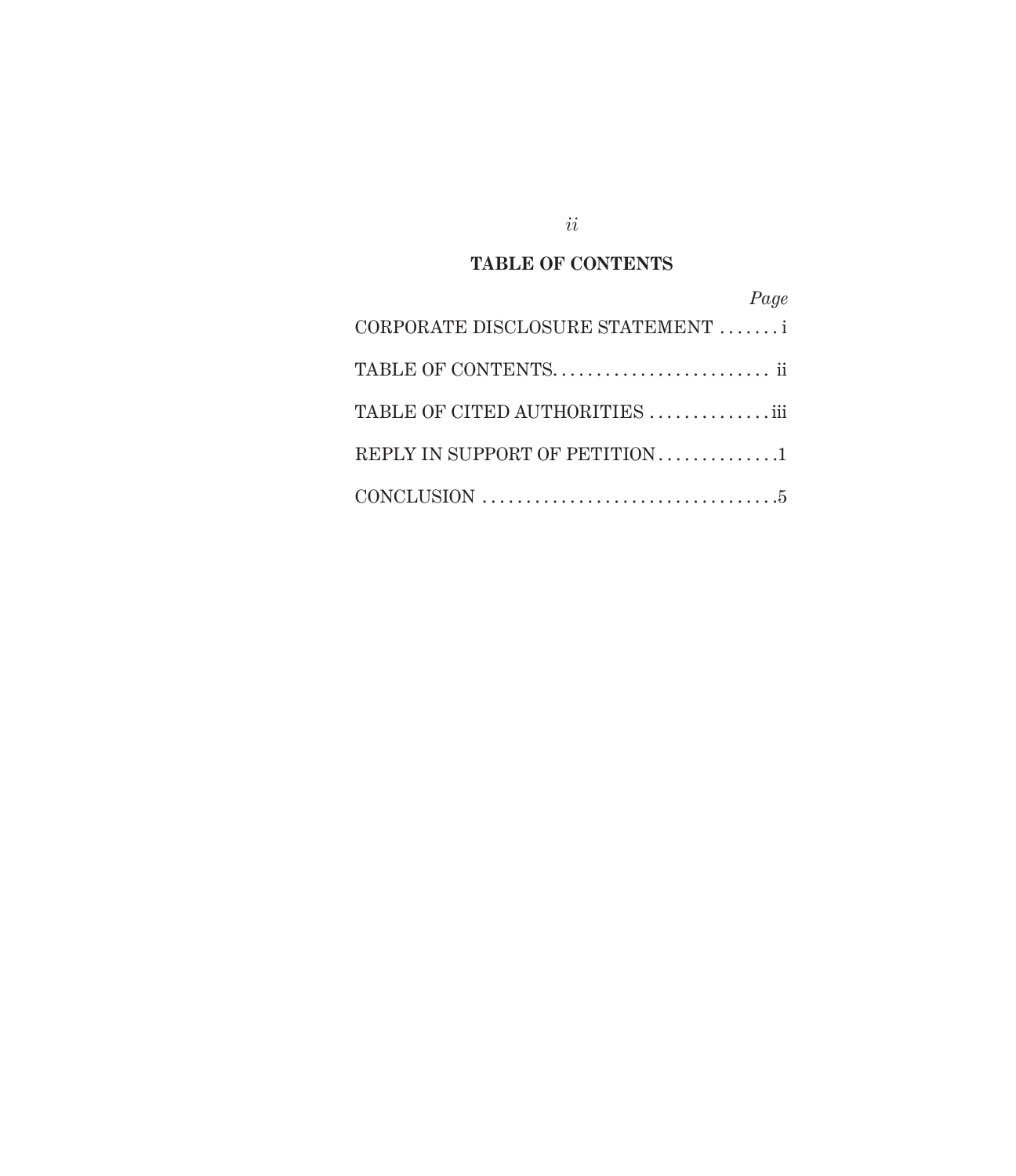### **TABLE OF CITED AUTHORITIES**

*iii*

## *Page*

#### **Cases:**

| Caterpillar Fin. Servs. Corp. v.<br>Braunstein (In re Henriquez), |
|-------------------------------------------------------------------|
|                                                                   |
| <i>Fusari v. Steinberg,</i>                                       |
| Ritzen Group, Inc. v. Jackson Masonry,                            |
| Ritzen Group, Inc. v. Jackson Masonry,                            |
| <b>RULES:</b>                                                     |
| Supreme Court Rule 15 1                                           |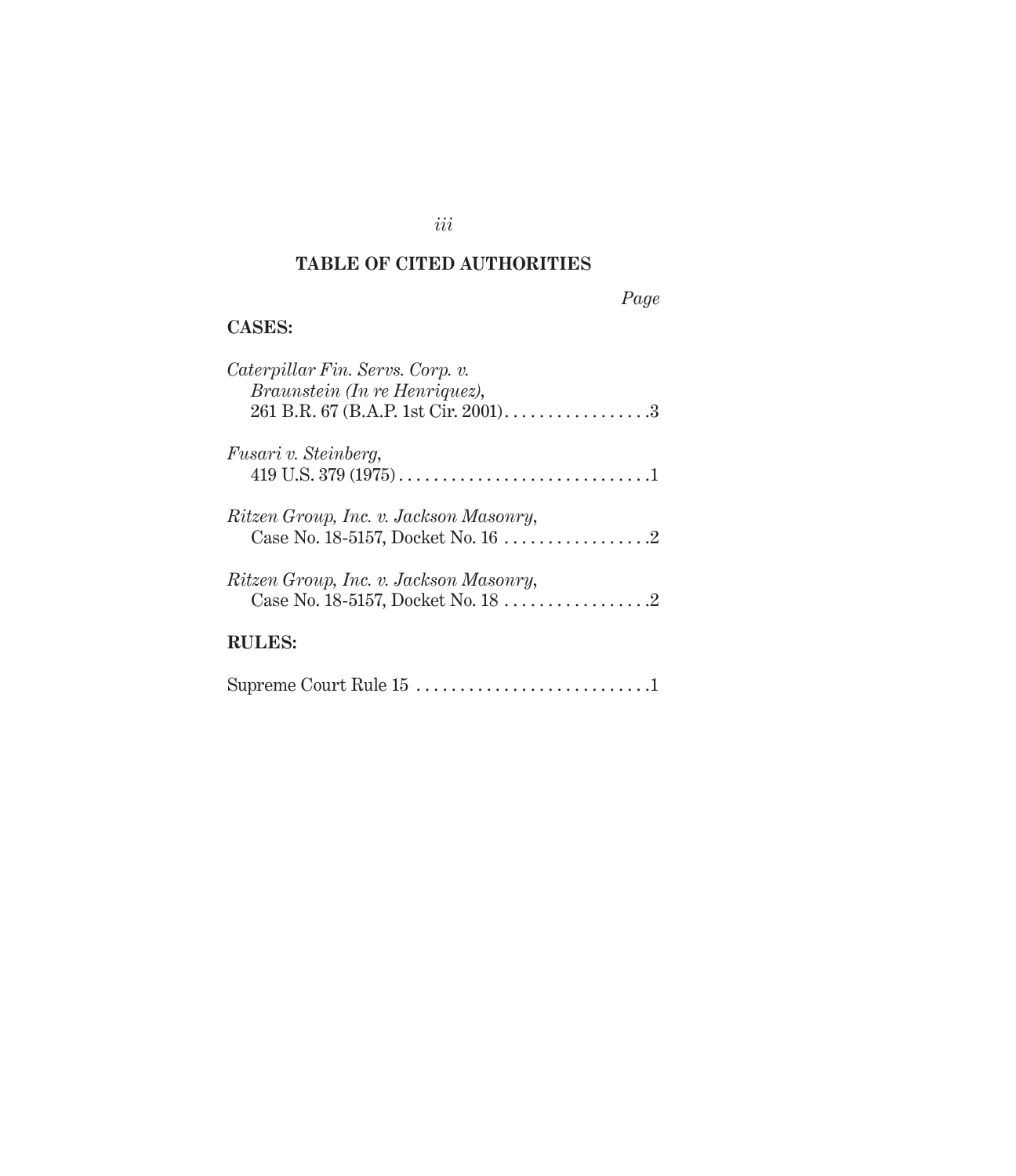#### **REPLY IN SUPPORT OF PETITION**

In *Fusari v. Steinberg,* Chief Justice Burger recognized that this Court "must rely on counsel to present issues fully and fairly." 419 U.S. 379, 391 (1975) (Burger, J. concurring). Respondent Jackson Masonry, LLC ("Respondent") failed to live up to this mandate in its Brief in Opposition (the "Response"). It could not definitively challenge the existence of a circuit split on this issue—which Respondent concedes exists and ineffectively tries to distinguish. Rather, Respondent attempts to thwart *certiorari* in this matter by promoting a falsehood about the appellate record. Petitioner Ritzen Group, Inc. ("Petitioner") files this reply to the Response for the limited purpose of correcting the misrepresentation of the record to this honorable Court.

Specifically, Respondent mischaracterized the appellate record by arguing in Section VII of the Response that Petitioner waived one of its arguments by failing to raise it at the Sixth Circuit. Respondent incorrectly states that "Petitioner never argued that its requested stay relief (based in part on bad faith grounds) was also a basis for asserting that the order was not final." *See* Response, at p. 12. Based on this statement, Respondent asserts that "Petitioner argues for the first time that its allegation of bad faith is relevant to the issue of finality" and argues that "Petitioner has waived this position" and should thus be barred from making such argument by Supreme Court Rule 15. *Id.*

This is simply not true.<sup>1</sup>

<sup>1.</sup> This reply is limited to solely to this issue, as Petitioner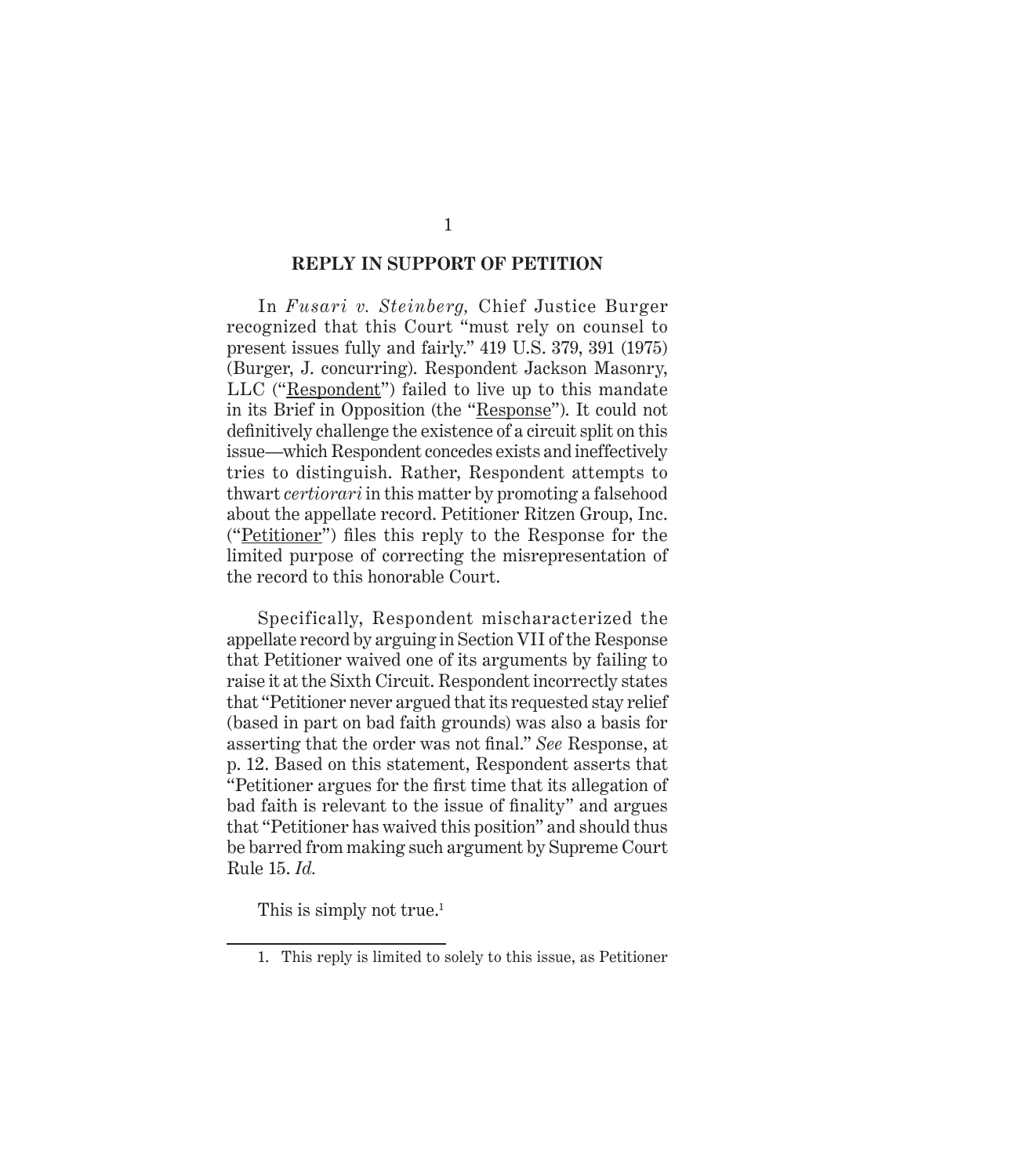In both its principal brief and in its reply brief before the Sixth Circuit, Petitioner argued that the "bad faith" nature of Respondent's bankruptcy case was relevant to the finality of the order denying stay relief.

In its principal brief to the Sixth Circuit, Petitioner argued the following: "Where[as] a grant of stay relief immediately adjudicates that discrete issue, denial thereof, especially in a case involving a bad faith bankruptcy filing, does not." *See* Brief of Appellant to Sixth Circuit, *Ritzen Group, Inc. v. Jackson Masonry*, Case No. 18-5157, Docket No. 16. This statement directly addresses the issue that "bad faith" implicates the finality of a denial of stay relief. It further directly contradicts Respondent's argument that Petitioner waived this issue.

While Petitioner could understand if Respondent had simply overlooked this sentence in its review of the record in preparation for drafting the Response, such benefit of the doubt cannot be given here. Petitioner devoted more than a page of its reply brief in the Sixth Circuit—indeed an entire subsection—to this argument. Subsection II of the reply brief was entitled "The Denial Order was Interlocutory Because it Did Not Adjudicate All of the Underlying Issues Between the Parties." *See* Reply Brief of Appellant to Sixth Circuit, *Ritzen Group, Inc. v. Jackson Masonry*, Case No. 18-5157, Docket No. 18. This section explicitly argues that "bad faith" is relevant to the issue of finality in this case:

is otherwise confident that its Petition for a Writ Certiorari sufficiently sets forth the appropriate reasons for why *certiorari* should be granted in this case—particularly the existence of an entrenched circuit split on the issue of the finality of orders denying stay relief and the need for clarity arising therefrom.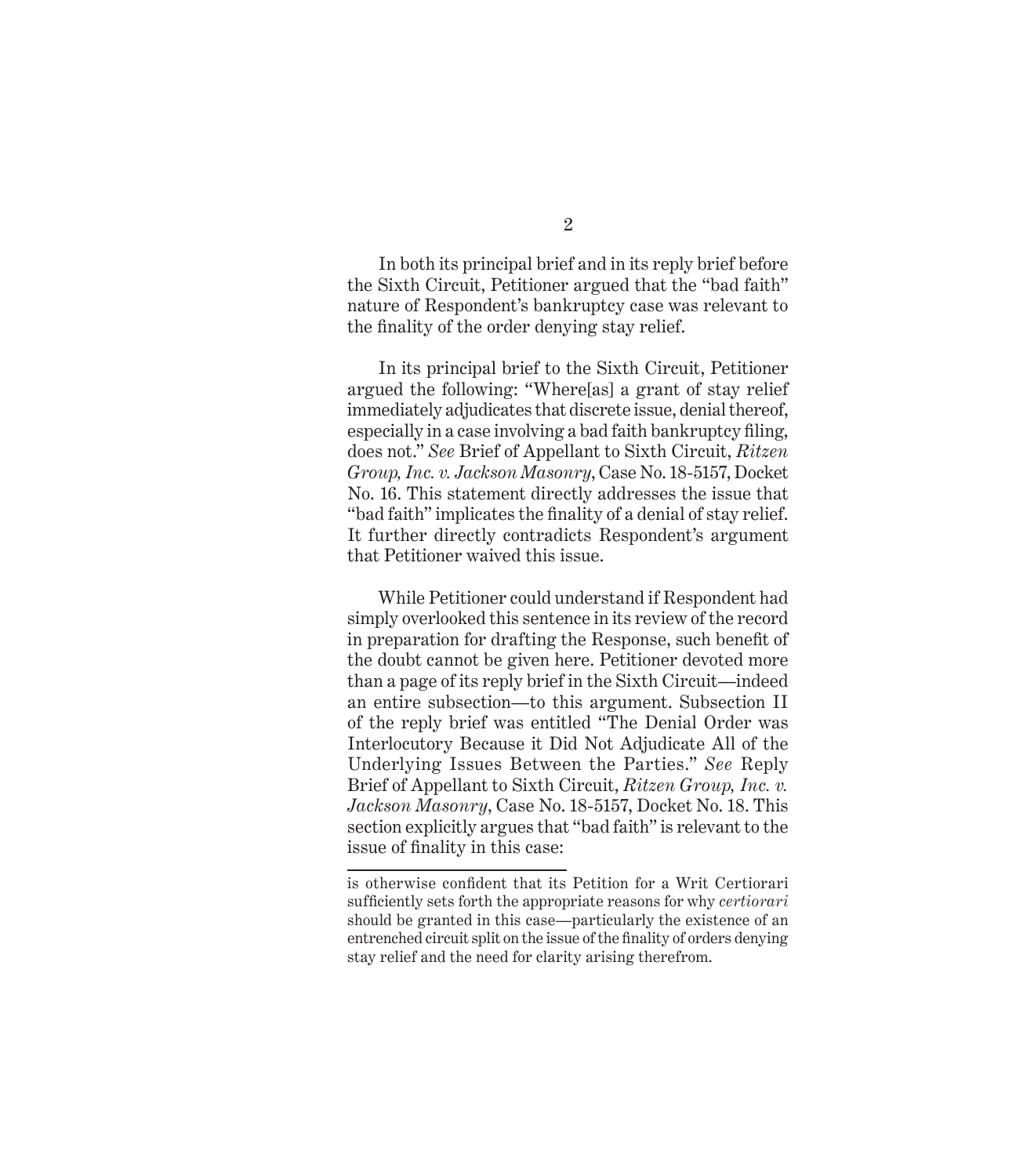Jackson Masonry argues that regardless of whether the Denial Order was interlocutory, it makes little difference because "the only issue raised in the Stay Relief Motion was whether venue for the litigation should be transferred back to the State Court or remain in the Bankruptcy Court." Jackson Masonry cites no case law for this argument, which is simply another attempt to disregard the "bad faith" factors raised by Ritzen. The issue before the Bankruptcy Court was not only which forum was appropriate to adjudicate the issues, but also whether the bankruptcy case was filed in bad faith. The Bankruptcy Court recognized as much when it noted that Ritzen had presented "a case to dismiss a Chapter 11 for bad faith filing."

Because Ritzen presented issues going to the very merits of Jackson Masonry's bankruptcy case, the issues between the parties were not fully resolved through the Denial Order. As articulated in the Appeal Brief, the Denial Order was not final because it did not "completely resolve all issues" between the parties regarding the claim, its adjudication, or the good faith nature of the bankruptcy case. *See Caterpillar Fin. Servs. Corp. v. Braunstein (In re Henriquez)*, 261 B.R. 67, 71-72 (B.A.P. 1st Cir. 2001) (holding that denial of stay relief was interlocutory because "to be final, [the order denying stay relief] would have to completely resolve all issues between Caterpillar and the trustee with regard to the Loader"). The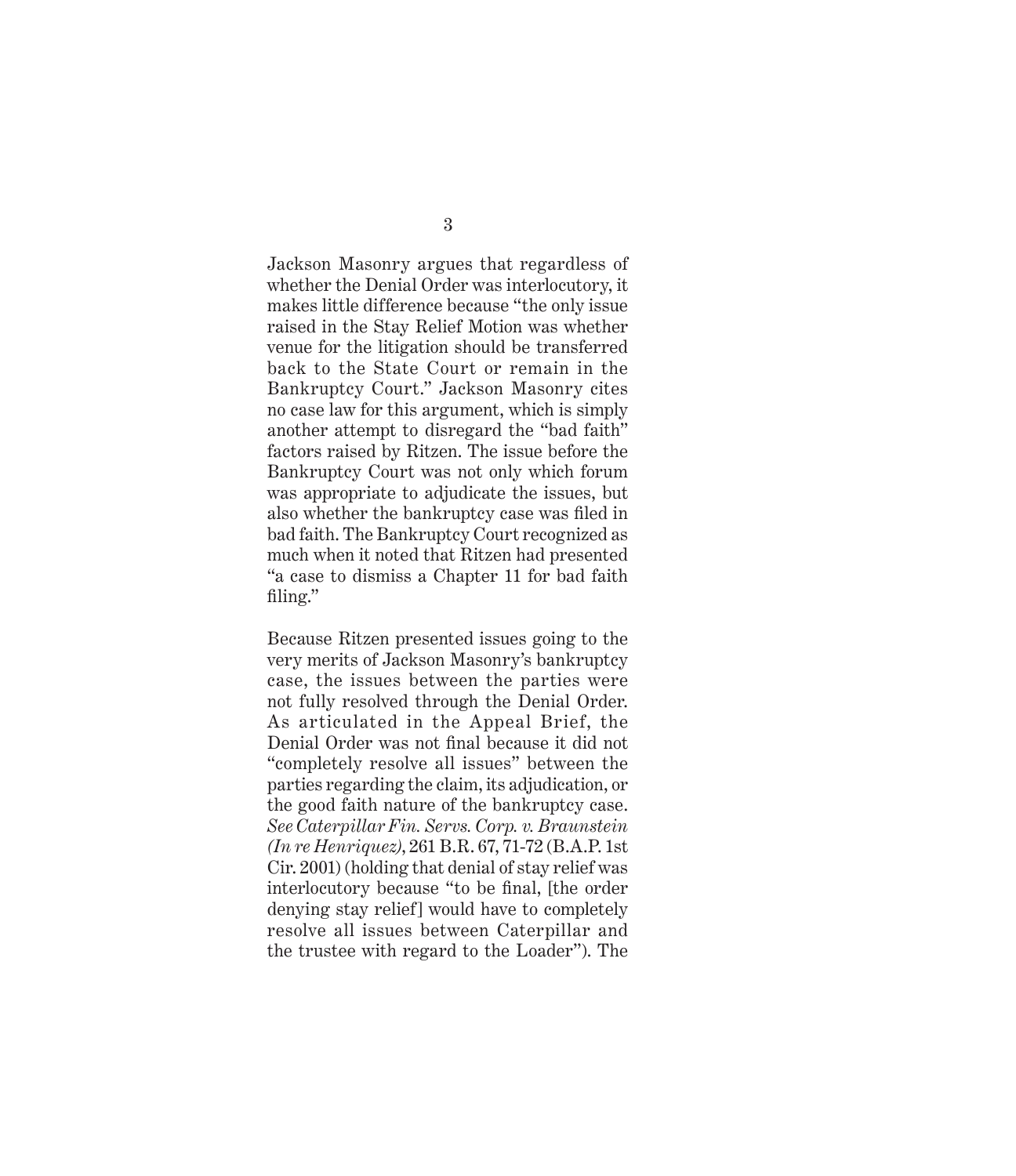issues between Ritzen and Jackson Masonry were not "fully resolved" until the final order was entered regarding the trial between the parties, at which point Ritzen immediately and timely filed its notice of appeal.

*Id.* at pp. 5-6. (internal citations to the Sixth Circuit record omitted).

Simply put, Petitioner properly raised the issue of whether "bad faith" implicates the issue of finality in the Sixth Circuit in both its principal and reply briefs. Respondent has materially misstated the record by arguing otherwise.

This honorable Court should disregard Respondent's waiver argument in Section VII of its Response.